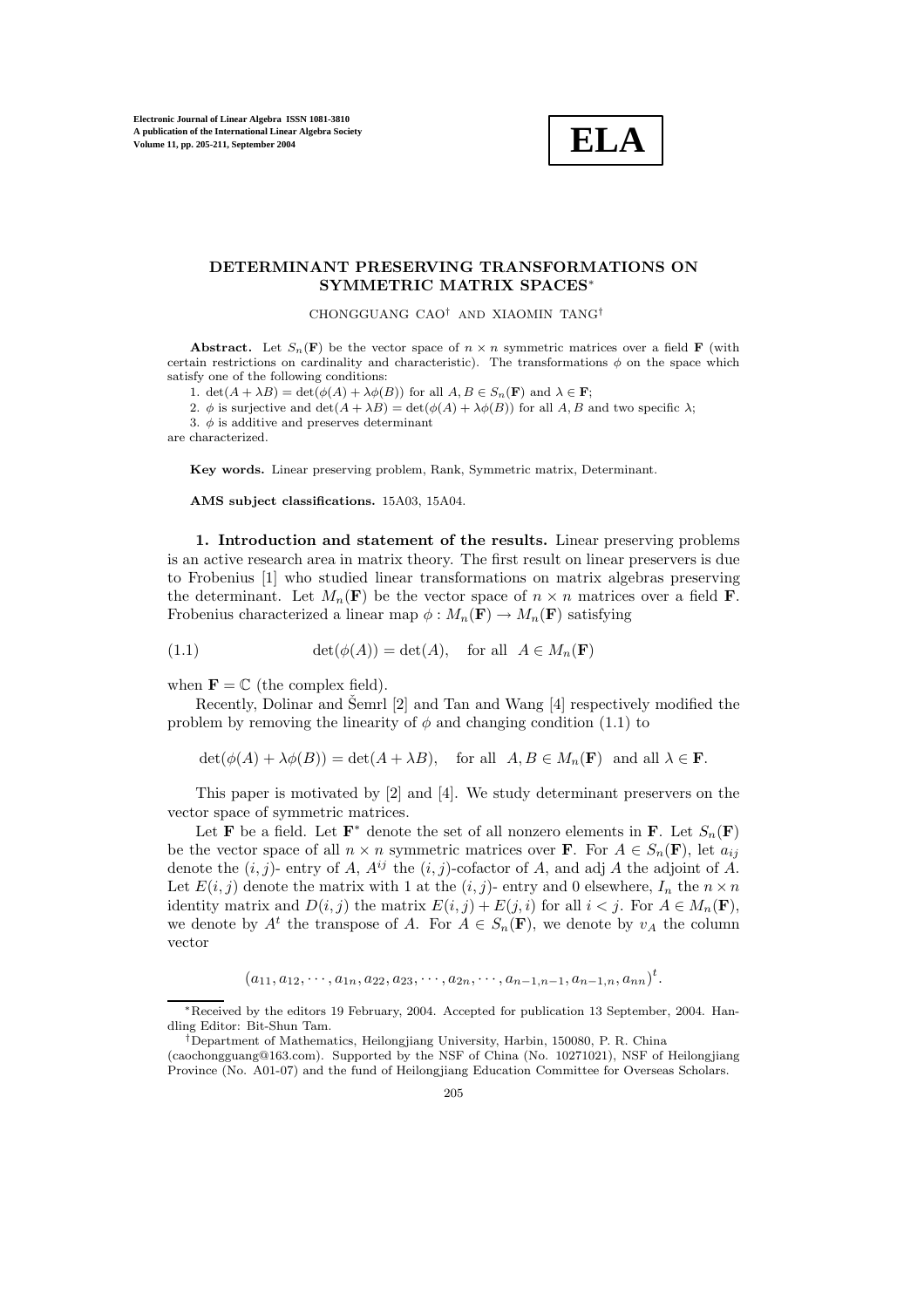**ELA**

206 Chongguang Cao and Xiaomin Tang

We define a map  $\sigma$  from  $S_n(\mathbf{F})$  to the column space  $\mathbf{F}^{\frac{n(n+1)}{2}}$  by  $\sigma(A) = v_A$  for all  $A \in S_n(\mathbf{F})$ . Obviously,  $\sigma$  is a nonsingular linear map. For  $A, B \in S_n(\mathbf{F})$ , we use  $D_{A,B}(t)$  to denote the polynomial det( $A + tB$ ). It is easy to see that the coefficient of  $t^{n-1}$  in  $D_{A,B}(t)$  is equal to  $\sum_{i=1}^{n} \sum_{j=1}^{n} a_{ij} B^{ij}$ .

In this paper we will prove the following main results.

THEOREM 1.1. Let **F** be a field with  $|\mathbf{F}| \ge n$ ,  $|\mathbf{F}| > 3$  and  $\text{ch} \mathbf{F} \ne 2$ , or  $\mathbf{F} = \mathbf{F}_2$ and  $n = 2$ . Then  $\phi : S_n(\mathbf{F}) \to S_n(\mathbf{F})$  is a transformation which satisfies the condition

(1.2)  $\det(A + \lambda B) = \det(\phi(A) + \lambda \phi(B)),$  *for all*  $A, B \in S_n(\mathbf{F})$  *and all*  $\lambda \in \mathbf{F}$ 

*if and only if* φ *has the form* 

(1.3) 
$$
\phi(A) = \alpha P A P^t, \text{ for all } A \in S_n(\mathbf{F})
$$

*where*  $\alpha \in \mathbf{F}^*$ ,  $P \in GL_n(\mathbf{F})$  (*the set of all nonsingular matrices in*  $M_n(\mathbf{F})$ ) and  $\det(\alpha P^2)=1$ .

THEOREM 1.2. Let **F** be a field with  $|\mathbf{F}| \ge n$ ,  $|\mathbf{F}| > 3$  and  $\text{ch} \mathbf{F} \ne 2$  and  $\phi$ :  $S_n(\mathbf{F}) \to S_n(\mathbf{F})$  be a surjective transformation satisfying

$$
\det(A + \lambda_i B) = \det(\phi(A) + \lambda_i \phi(B)), \quad \text{for all} \ \ A, B \in S_n(\mathbf{F})
$$

*and*  $i = 1, 2$ *, where*  $\lambda_i \in \mathbf{F}^*$  *and*  $(\lambda_1/\lambda_2)^k \neq 1$  *for*  $1 \leq k \leq n-2$ *. Then*  $\phi$  *is of the form as given by* (*1.3*)*.*

THEOREM 1.3. Let **F** be a field such that  $\text{ch} \mathbf{F} = 0$  or  $\text{ch} \mathbf{F} \ge n$  and  $|\mathbf{F}| > 3$ , *and let*  $\phi$ :  $S_n(\mathbf{F}) \to S_n(\mathbf{F})$  *be an additive transformation. If*  $\phi$  *satisfies the condition*  $\det A = \det \phi(A)$  *for all*  $A \in S_n(\mathbf{F})$ *, then*  $\phi$  *is of the form as given by* (1.3)*.* 

Because the proofs of Theorems 1.2 and 1.3 are similar to those for Theorems 2 and 3 of [4], they are omitted. In section 2 we will prove Theorem 1.1.

**2. The proof of Theorem 1.1.** In order to prove Theorem 1.1, we need several lemmas.

LEMMA 2.1. [5] *Suppose* **F** *is a field with*  $|\mathbf{F}| > 3$ *, and*  $\phi : S_n(\mathbf{F}) \to S_n(\mathbf{F})$  *is a nonsingular linear transformation which is a rank-one preserver. Then* φ *is of the form*

$$
\phi(A) = \alpha P A P^t \quad \text{for all } A \in S_n(\mathbf{F}),
$$

*where*  $\alpha \in \mathbf{F}^*$  *and*  $P \in GL_n(\mathbf{F})$ *.* 

Recall that a matrix  $A \in M_n(\mathbf{F})$  is said to be alternate if  $x^t A x = 0$  for all  $x \in \mathbf{F}^n$ . The following result is known ([3, p.155; p.161, Theorem 7; p.171, Theorem 10]):

REMARK 2.2. Let **F** be a field and let  $A \in S_n(\mathbf{F})$ . Then there exists  $P \in GL_n(\mathbf{F})$ such that

(i)  $P^tAP$  is a diagonal matrix if  $\text{ch}\mathbf{F} \neq 2$ , or  $\text{ch}\mathbf{F} = 2$  and A is not alternate; and

(ii)  $P^t A P$  is of the form diag(S, ..., S, 0, ..., 0), where  $S = \begin{bmatrix} 0 & 1 \\ 1 & 0 \end{bmatrix}$  if  $ch \mathbf{F} = 2$ and A is alternate.

LEMMA 2.3. *Suppose*  $\phi$  *is a linear transformation from*  $S_n(\mathbf{F})$  *into itself satisfying*  $\det A = \det \phi(A)$ *, for all*  $A \in S_n(\mathbf{F})$ *. Then*  $\phi$  *is bijective.*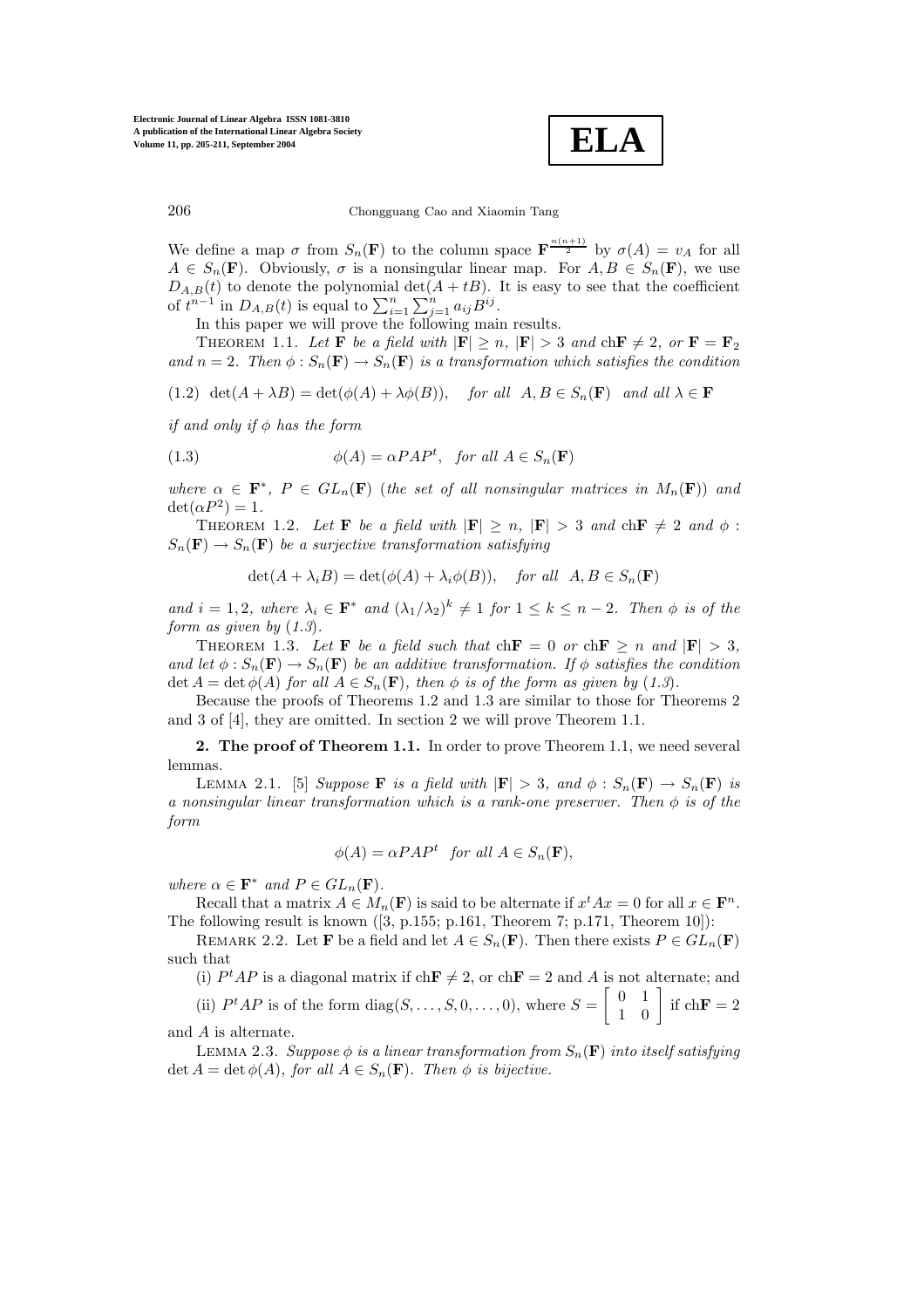

*Proof.* It is sufficient to prove that  $\phi$  is an injective transformation, or to show that  $\phi(A) = 0$  implies that  $A = 0$ . Consider any  $A \in S_n(\mathbf{F})$  such that  $\phi(A) = 0$ . Then det  $A = \det \phi(A) = 0$ . This means rank  $A < n$ . By Remark 2.2, it is readily seen that there exists  $B \in S_n(\mathbf{F})$  such that rank  $B = n - \text{rank }A$  and  $\det(A + B) \neq 0$ . Then we get det  $B = \det \phi(B) = \det \phi(A + B) = \det(A + B) \neq 0$ . Thus we have rank  $B = n$ . This implies rank  $A = 0$ , i.e.,  $A = 0$ .  $\Box$ 

LEMMA 2.4. *Suppose* **F** *is a field with*  $|\mathbf{F}| > 2$  *and*  $\text{ch} \mathbf{F} \neq 2$ *, and*  $\phi$  *is a linear transformation from*  $S_n(F)$  *into itself satisfying* det  $A = \det \phi(A)$ *, for all*  $A \in S_n(F)$ *. Then*  $\phi$  *is a rank-one preserver.* 

*Proof.* We need to show that for every rank-one matrix  $A \in S_n(\mathbf{F})$  we have rank  $\phi(A) = 1$ . By Remark 2.2, we may write A as  $aNE(1, 1)N^t$  where  $a \in \mathbf{F}^*$ and  $N \in GL_n(\mathbf{F})$ . By Lemma 2.3,  $\phi$  is injective; so  $\phi(A) \neq 0$ . If rank  $\phi(A) =$  $r > 1$ , since ch**F**  $\neq$  2, by Remark 2.2 we may assume that  $\phi(A) = M(D_r \oplus$ O) $M^t$ , where  $M \in GL_n(\mathbf{F})$ ,  $D_r = \text{diag}(b_1, \dots, b_r)$  with  $b_1, \dots, b_r \in \mathbf{F}^*$ . Set  $B =$  $M(\text{diag}(0, -b_2, \dots, -b_r) \oplus I_{n-r})M^t$ . By Lemma 2.3,  $\phi$  is surjective; so there exists  $C \in S_n(\mathbf{F})$  such that  $\phi(NCN^t) = B$ . Hence for every  $\lambda \in \mathbf{F}$ , we have

(i) 
$$
\det(\lambda aE(1,1)+C)
$$
  
\n
$$
= (\det N)^{-2} \det(N(\lambda aE(1,1)+C)N^{t})
$$
  
\n
$$
= (\det N)^{-2} \det(\lambda A + NCN^{t})
$$
  
\n
$$
= (\det N)^{-2} \det(\lambda \phi(A) + B)
$$
  
\n
$$
= (\det M)^{2} (\det N)^{-2} \det(\lambda (b_{1}) \oplus (\lambda - 1) \operatorname{diag}(b_{2}, \dots, b_{r}) \oplus I_{n-r}).
$$

In particular, when  $\lambda = 0$  and 1 we obtain, respectively,

(ii) det  $C = (\det M)^2 (\det N)^{-2} \det(\text{diag}(0, -b_2, \dots, -b_r) \oplus I_{n-r}) = 0$ ; and (iii) det(aE(1, 1) + C) = (det M)<sup>2</sup>(det N)<sup>-2</sup> det((b<sub>1</sub>) ⊕ O<sub>r-1</sub> ⊕ I<sub>n-r</sub>) = 0. Write C as  $\begin{bmatrix} c & w^t \\ w & C \end{bmatrix}$  $w$   $C_1$ , where  $C_1 \in S_{n-1}(\mathbf{F})$ . By (ii) and (iii) we have a det  $C_1 = \det C + \det \begin{bmatrix} a & w^t \\ 0 & C \end{bmatrix}$  $0 \quad C_1$  $= det(aE(1, 1) + C) = 0.$ 

On the other hand, since  $|\mathbf{F}| > 2$ , we can choose  $\lambda \in F$ ,  $\lambda \neq 0, 1$ . Then by (i) and an argument similar to the above one we have

$$
\lambda a \det C_1 = \det C + \det \begin{bmatrix} \lambda a & w^t \\ 0 & C_1 \end{bmatrix} = \det(\lambda a E(1, 1) + C) \neq 0.
$$

So we arrive at a contradiction. Hence  $r = 1$ , and  $\phi(A)$  is a rank-one matrix.  $\Box$ 

**LEMMA** 2.5. *Suppose* **F** *is a field with*  $|\mathbf{F}| > 3$  *and* ch $\mathbf{F} \neq 2$ *. Then*  $\phi : S_n(\mathbf{F}) \to$  $S_n(\mathbf{F})$  *is a linear transformation which satisfies* det  $A = \det \phi(A)$  *for all*  $A \in S_n(\mathbf{F})$ *, if and only if*  $\phi$  *has the form as given by Theorem 1.1.* 

*Proof.* The "if" part is obvious. The "only if" part follows immediately from Lemmas 2.1, 2.3 and 2.4.  $\Box$ 

LEMMA 2.6. *There exists a basis for*  $S_n(\mathbf{F})$  *consisting of nonsingular matrices.* 

*Proof.* Denote by W the set of all nonsingular matrices in  $S_n(F)$ . We only need to prove that span $W = S_n(F)$ , or to show that  $E(i, i)$ ,  $D(i, j) \in \text{span}W$  for all i,  $j = 1, \ldots, n, i < j$ .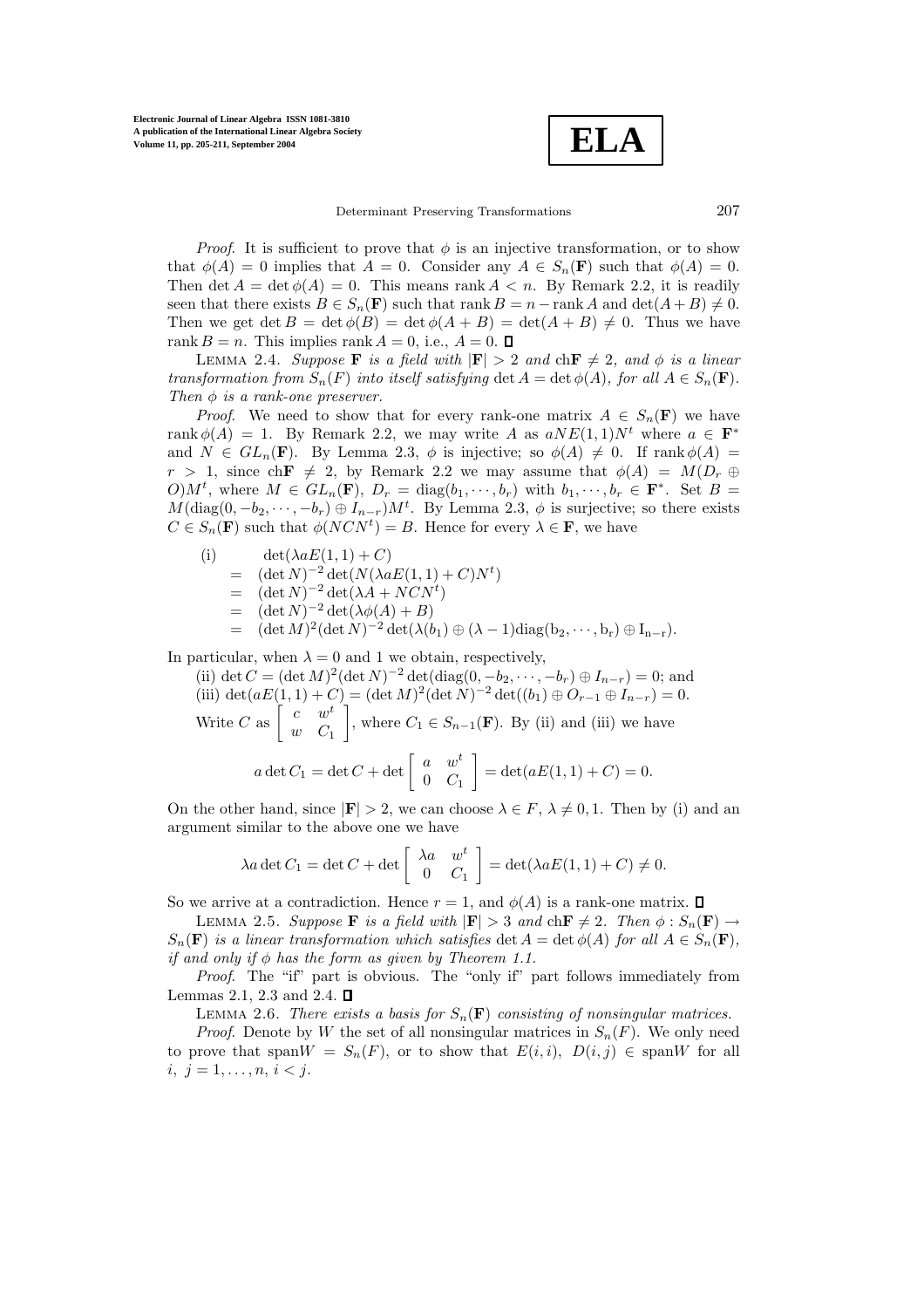**Electronic Journal of Linear Algebra ISSN 1081-3810 A publication of the International Linear Algebra Society Volume 11, pp. 205-211, September 2004**



208 Chongguang Cao and Xiaomin Tang

For any  $j \geq 2$ , it is easily checked that the matrix  $D(1, j) + I_n + E(j, j)$  is nonsingular. The same is also true for the matrix  $D(1, j) + I_n + kE(1, 1)$ , where k denotes the k-fold sum of the identity element of F, provided that  $\text{ch} F/k$ . Note that we have

$$
I_n + \sum_{j=2}^n \{ [D(1,j) + I_n + kE(1,1)] - [D(1,j) + I_n + E(j,j)] \} = (k(n-1) + 1)E(1,1).
$$

If  $\text{ch} F/n$ , take  $k = 1$ . Then  $nE(1, 1) \neq 0$  and  $\text{ch} F/k$  (so that  $D(1, j) + I_n + kE(1, 1)$ is nonsingular); hence  $E(1,1) \in \text{span} W$ . If  $\text{ch} F|n$  but  $\text{ch} F \neq 2$ , take  $k = 2$ . Then we have ch $F/k$  and also  $E(1, 1) \in \text{span} W$ . If ch $F = 2$ , then

$$
E(1,1) = \left[ E(1,1) + D(1,2) + \sum_{j=3}^{n} E(j,j) \right] + \left[ D(1,2) + \sum_{j=3}^{n} E(j,j) \right];
$$

so we still have  $E(1, 1) \in \text{span} W$ . This proves that in all cases  $E(1, 1) \in \text{span} W$ . By symmetry, we also have  $E(j, j) \in \text{span} W$  for  $j = 2, \ldots, n$ .

In view of the relation

$$
D(1,2) = \left( \left[ \begin{array}{cc} 0 & 1 \\ 1 & 0 \end{array} \right] \oplus I_{n-2} \right) - \sum_{j=3}^{n} E(j,j),
$$

and the proved fact that  $E(j, j) \in \text{span}W$  for all j, we have,  $D(1, 2) \in \text{span}W$ . By symmetry, we also have  $D(i, j) \in \text{span}W$  for all pairs of i, j  $(i < j)$ . The proof is completed.  $\square$ 

**Proof of Theorem 1.1:** It is clear that we need only treat the "only if" part. We treat the case ch $\mathbf{F} \neq 2$  first.

When ch**F**  $\neq$  2, by the result of Lemma 2.5, it suffices to prove that  $\phi$  is a linear transformation. Here we are borrowing (and correcting) the arguments used in the proof of  $[4,$  Proposition 2.1]. Note that condition  $(2)$  implies that for any  $A, B \in S_n(\mathbf{F})$ , the polynomial functions defined by the polynomials  $D_{A,B}(t)$  and  $D_{\phi(A),\phi(B)}(t)$  are equal. We want to prove that they are equal as polynomials. (In the proof of  $[4,$  Proposition 2.1], the latter is taken for granted.) In view of condition (2),  $\phi$  preserves the determinant; so the coefficients of  $t^n$  in the polynomials  $D_{A,B}(t)$ and  $D_{\phi(A),\phi(B)}(t)$ , which are, respectively, det B and det  $\phi(B)$ , are the same. Hence, the polynomial  $D_{A,B}(t) - D_{\phi(A),\phi(B)}(t)$  is of degree at most  $n-1$ . On the other hand, by condition  $(2)$  again, each element of F is a root of the latter polynomial. But  $|\mathbf{F}| \geq n$ , so the latter polynomial is equal to the zero polynomial. (The preceding argument also shows that in the hypothesis of [4, Proposition 2.1], we need to add the assumption that  $|\mathbf{F}| \ge n$ .) Let  $\phi(A) = (\tilde{a}_{ij})$ , by considering the coefficient of  $t^{n-1}$ , we have

$$
\sum_{i,j=1}^n a_{ij} B^{ij} = \sum_{i,j=1}^n \widetilde{a}_{ij} \phi(B)^{ij}.
$$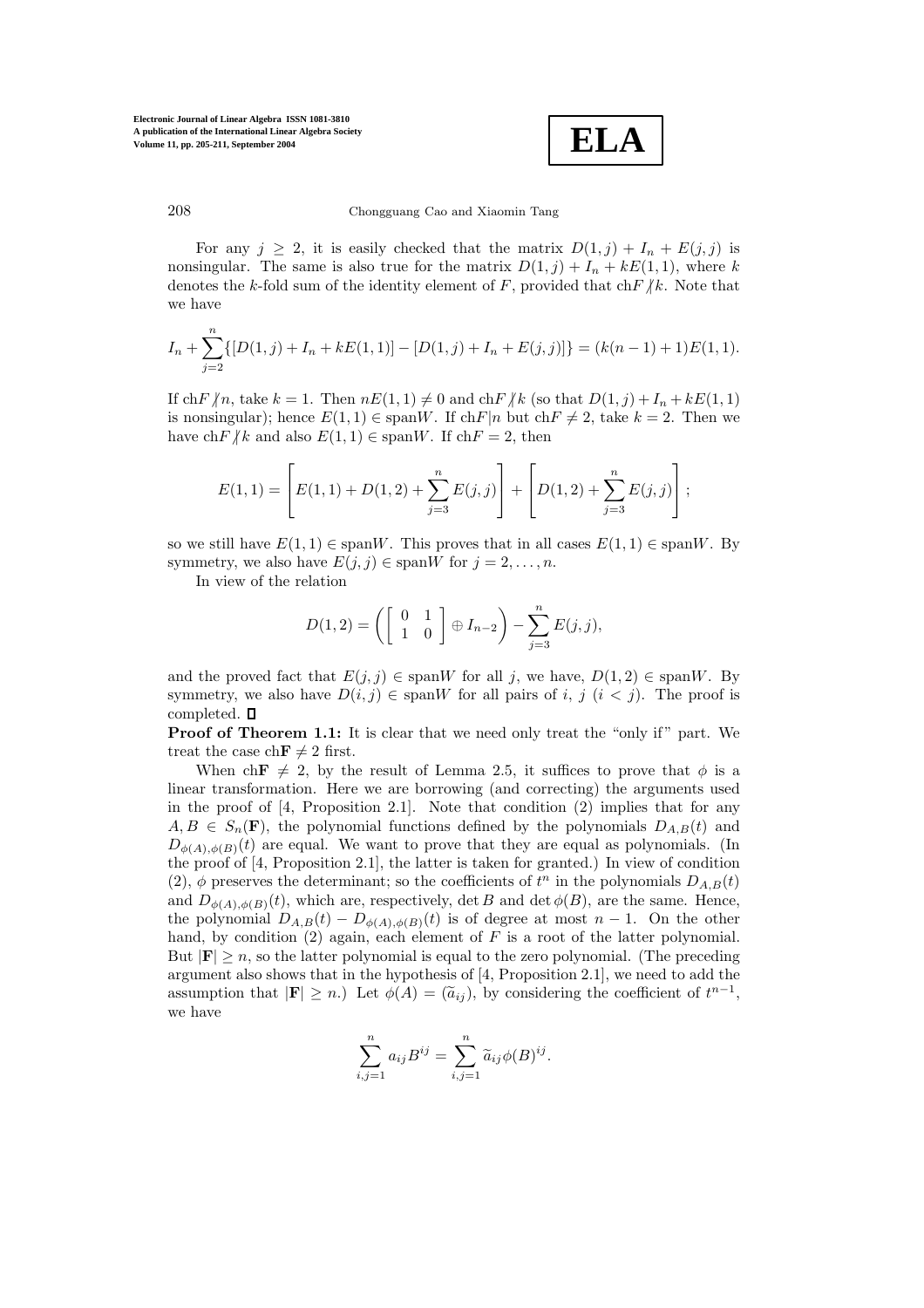**Electronic Journal of Linear Algebra ISSN 1081-3810 A publication of the International Linear Algebra Society Volume 11, pp. 205-211, September 2004**



Noting that A and B are symmetric and recalling that adj  $B = (B^{ji})$ , we can rewrite the above as

(2.1) 
$$
v_{\text{adj }B}^t \cdot \Gamma \cdot v_A = v_{\text{adj } \phi(B)}^t \cdot \Gamma \cdot v_{\phi(A)},
$$

where  $\Gamma = \text{diag}(1, 2I_{n-1}, 1, 2I_{n-2}, \cdots, 1, 2I_2, 1, 2, 1)$ . Since  $\text{ch} \mathbf{F} \neq 2, \Gamma \in GL_{\frac{n(n+1)}{2}}(\mathbf{F})$ .

By Lemma 2.6 there exists a basis for  $S_n(F)$  consisting of nonsingular matrices, say  $\{C_1, C_2, \ldots, C_{\frac{n(n+1)}{2}}\}$ . Then for each k, adj  $C_k = (\det C_k) C_k^{-1}$  and a simple calculation yields adj (adj  $C_k$ ) =  $d_k C_k$ , where  $d_k = (\det C_k)^{n-2}$ . For all  $A \in S_n(F)$ , by taking in (2.1)  $B = \text{adj } C_k$  for  $k = 1, \dots, \frac{n(n+1)}{2}$ , we obtain

$$
d_k v_{C_k}^t \cdot \Gamma \cdot v_A = v_{\text{adj } \phi(\text{adj } C_k)}^t \cdot \Gamma \cdot v_{\phi(A)}, \text{ for } k = 1, \dots, \frac{n(n+1)}{2}.
$$

Let D, X and Y be the matrices in  $M_{\frac{n(n+1)}{2}}(\mathbf{F})$  given by

$$
D = \text{diag}(d_1, \cdots, d_{\frac{n(n+1)}{2}}), \quad X = \begin{bmatrix} v_{C_1}^t \\ v_{C_2}^t \\ \vdots \\ v_{C_{\frac{n(n+1)}{2}}}^t \end{bmatrix}, \quad Y = \begin{bmatrix} v_{\text{adj}}^t \phi(\text{adj } C_1) \\ v_{\text{adj}}^t \phi(\text{adj } C_2) \\ \vdots \\ v_{\text{adj }}^t \phi(\text{adj } C_{\frac{n(n+1)}{2}}) \end{bmatrix}.
$$

Then we have

(2.2) 
$$
D \cdot X \cdot \Gamma \cdot v_A = Y \cdot \Gamma \cdot v_{\phi(A)}, \text{ for all } A \in S_n(\mathbf{F}).
$$

It is clear that  $v^t_{C_1}, \cdots, v^t_{C_{\frac{n(n+1)}{2}}}$ are linearly independent, as  $C_1, C_2, \cdots, C_{\frac{n(n+1)}{2}}$ form a basis for  $S_n(\mathbf{F})$ . So X is nonsingular. By taking in (2.2)  $A = D(i, j)$  or  $E(i, i)$ for all  $i, j = 1, \dots, n, i < j$ , we readily obtain

$$
D\cdot X\cdot \Gamma\cdot I_{\frac{n(n+1)}{2}}=Y\cdot \Gamma\cdot J,
$$

where J is the  $\frac{n(n+1)}{2} \times \frac{n(n+1)}{2}$  matrix with columns  $v_{\phi(D(i,j))}$  or  $v_{\phi(E(i,j))}$  for  $1 \leq i$  $j \leq n$  arranged in the natural way. So Y is nonsingular. By (2.2) we have

$$
\Gamma^{-1}Y^{-1}DX\Gamma v_A = v_{\phi(A)} \text{ for all } A \in S_n(\mathbf{F}),
$$

which implies that the transformation  $\phi_1$  from  $\mathbf{F}^{\frac{n(n+1)}{2}}$  to itself given by

$$
\phi_1(v_A) = v_{\phi(A)}
$$
 for all  $v_A \in \mathbf{F}^{\frac{n(n+1)}{2}}$ ,

is linear. But  $\phi = \sigma^{-1} \phi_1 \sigma$ , so  $\phi$  is a linear transformation.

Now we treat the "only if" part for the case  $\mathbf{F} = \mathbf{F}_2$  and  $n = 2$ .

Let 
$$
\Gamma_1 = S_2(\mathbf{F}_2) \setminus GL_2(\mathbf{F}_2)
$$
 and  $\Gamma_2 = S_2(\mathbf{F}_2) \cap GL_2(\mathbf{F}_2)$ . Then we have

$$
\Gamma_1 = \left\{ 0, \begin{bmatrix} 1 & 0 \\ 0 & 0 \end{bmatrix}, \begin{bmatrix} 0 & 0 \\ 0 & 1 \end{bmatrix}, \begin{bmatrix} 1 & 1 \\ 1 & 1 \end{bmatrix} \right\},
$$

$$
\Gamma_2 = \left\{ I_2, \begin{bmatrix} 1 & 1 \\ 1 & 0 \end{bmatrix}, \begin{bmatrix} 0 & 1 \\ 1 & 1 \end{bmatrix}, \begin{bmatrix} 0 & 1 \\ 1 & 0 \end{bmatrix} \right\}.
$$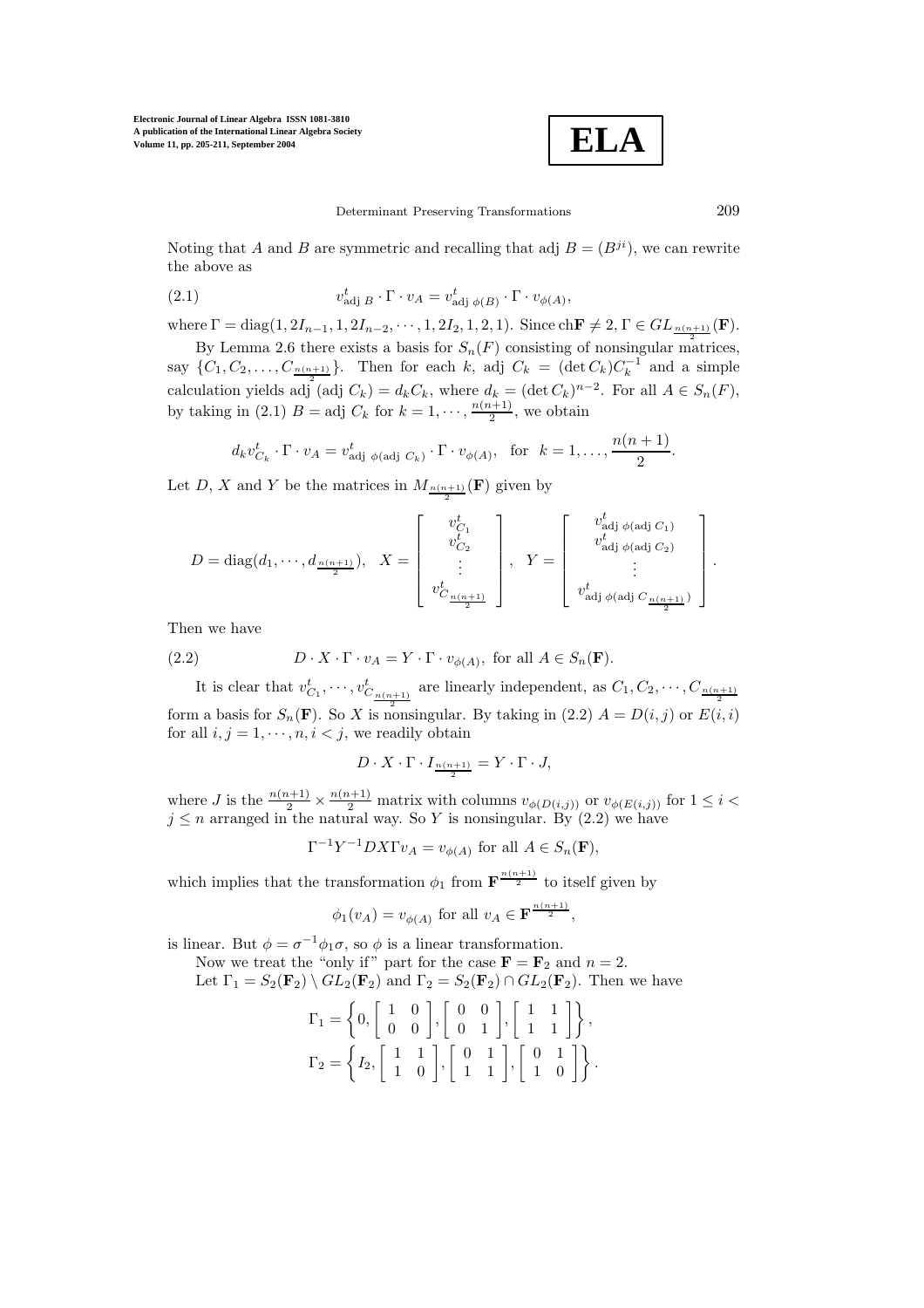$$
\mathbf{ELA}
$$

210 Chongguang Cao and Xiaomin Tang

We first show that  $\phi(0) = 0, \phi\left(\begin{bmatrix} 0 & 1 \\ 1 & 0 \end{bmatrix}\right) =$  $\begin{bmatrix} 0 & 1 \\ 1 & 0 \end{bmatrix}$ ,  $\phi(\Gamma_1 \setminus \{0\}) = \Gamma_1 \setminus \{0\}$ and  $\phi$   $\Big($  $\Gamma_2 \backslash$  $\left\{ \left[ \begin{array}{cc} 0 & 1 \\ 1 & 0 \end{array} \right] \right\}$  =  $\Gamma_2 \setminus$  $\left\{ \left\lceil \begin{array}{cc} 0 & 1 \\ 1 & 0 \end{array} \right\rceil \right\}.$ 

Since  $\phi$  preserves the determinant, we have  $\phi(\Gamma_i) \subseteq \Gamma_i$  for  $i = 1, 2$ . We can readily verify the following:

 $1^0 \det(A + B) \neq 0$  for every pair of distinct matrices  $A, B \in \Gamma_1 \backslash \{0\};$ 

 $2^0 \det(0+A) = 0$  for every  $A \in \Gamma_1 \backslash \{0\}.$ 

Since  $\phi(\Gamma_1)=\Gamma_1$ , by  $1^0$ ,  $2^0$  and condition (2) it follows that we have  $\phi(\Gamma_1\setminus\{0\})=$  $\Gamma_1 \backslash \{0\}$  and  $\phi(0) = 0$ .

Similarly, by making use of the fact that  $\phi(\Gamma_2) \subseteq \Gamma_2$  and that  $\det(A + B) \neq 0$ for every pair of distinct matrices  $A, B \in \Gamma_2 \setminus \left\{ \begin{bmatrix} 0 & 1 \\ 1 & 0 \end{bmatrix} \right\}$ , we can also show that  $\phi$  $\Gamma_2 \backslash$  $\left\{ \left[ \begin{array}{cc} 0 & 1 \\ 1 & 0 \end{array} \right] \right\}\right) = \Gamma_2 \backslash$  $\left\{ \left[ \begin{array}{cc} 0 & 1 \\ 1 & 0 \end{array} \right] \right\}$  and  $\phi \left( \left[ \begin{array}{cc} 0 & 1 \\ 1 & 0 \end{array} \right] \right) =$  $\left[\begin{array}{cc} 0 & 1 \\ 1 & 0 \end{array}\right].$ *i*. From the above discussion,  $\phi(I_2)$  equals  $I_2$ ,  $\begin{bmatrix} 1 & 1 \\ 1 & 0 \end{bmatrix}$  or  $\begin{bmatrix} 0 & 1 \\ 1 & 1 \end{bmatrix}$ . Consider the 

case when  $\phi(I_2) = I_2$ . Then  $\phi\left(\begin{bmatrix} 1 & 1 \\ 1 & 0 \end{bmatrix}\right)$  equals  $\begin{bmatrix} 1 & 1 \\ 1 & 0 \end{bmatrix}$  or  $\begin{bmatrix} 0 & 1 \\ 1 & 1 \end{bmatrix}$ . Suppose the former happens. Then  $\phi(A) = A$  for all  $A \in \Gamma_2$  and we can show that  $\phi$  is in fact the identity transformation of  $S_2(F)$  as follows.

Note that the sum of  $\begin{bmatrix} 1 & 1 \\ 1 & 1 \end{bmatrix}$  and  $I_2$  belongs to  $\Gamma_2$ , whereas the sum of  $I_2$ and  $\begin{bmatrix} 1 & 0 \\ 0 & 0 \end{bmatrix}$  (or  $\begin{bmatrix} 0 & 0 \\ 0 & 1 \end{bmatrix}$ ) belongs to  $\Gamma_1$ . But  $\phi$  fixes  $I_2$ , it follows that  $\phi$  also fixes  $\begin{bmatrix} 1 & 1 \\ 1 & 1 \end{bmatrix}$ . By a similar argument, we can also show that  $\phi$  fixes  $\begin{bmatrix} 1 & 0 \\ 0 & 0 \end{bmatrix}$  and  $\begin{bmatrix} 0 & 0 \\ 0 & 1 \end{bmatrix}$ . So  $\phi$  is the identity transformation when  $\phi(I_2) = I_2$  and  $\phi\left(\begin{bmatrix} 1 & 1 \\ 1 & 0 \end{bmatrix}\right) =$   $\begin{bmatrix} 1 & 1 \\ 1 & 0 \end{bmatrix}$ . If  $\phi(I_2) = I_2$  and  $\phi\left(\begin{bmatrix} 1 & 1 \\ 1 & 0 \end{bmatrix}\right) =$  $\left[\begin{array}{cc} 0 & 1 \\ 1 & 1 \end{array}\right]$ , then necessarily

 $\phi\left(\left[\begin{array}{cc} 0 & 1 \\ 1 & 1 \end{array}\right]\right) =$  $\left[\begin{array}{cc} 1 & 1 \\ 1 & 0 \end{array}\right].$ 

Using the same kind of argument as before, we can then show that

$$
\phi\left(\left[\begin{array}{cc} 1 & 1 \\ 1 & 1 \end{array}\right]\right) = \left[\begin{array}{cc} 1 & 1 \\ 1 & 1 \end{array}\right],
$$

$$
\phi\left(\left[\begin{array}{cc} 1 & 0 \\ 0 & 0 \end{array}\right]\right) = \left[\begin{array}{cc} 0 & 0 \\ 0 & 1 \end{array}\right]
$$